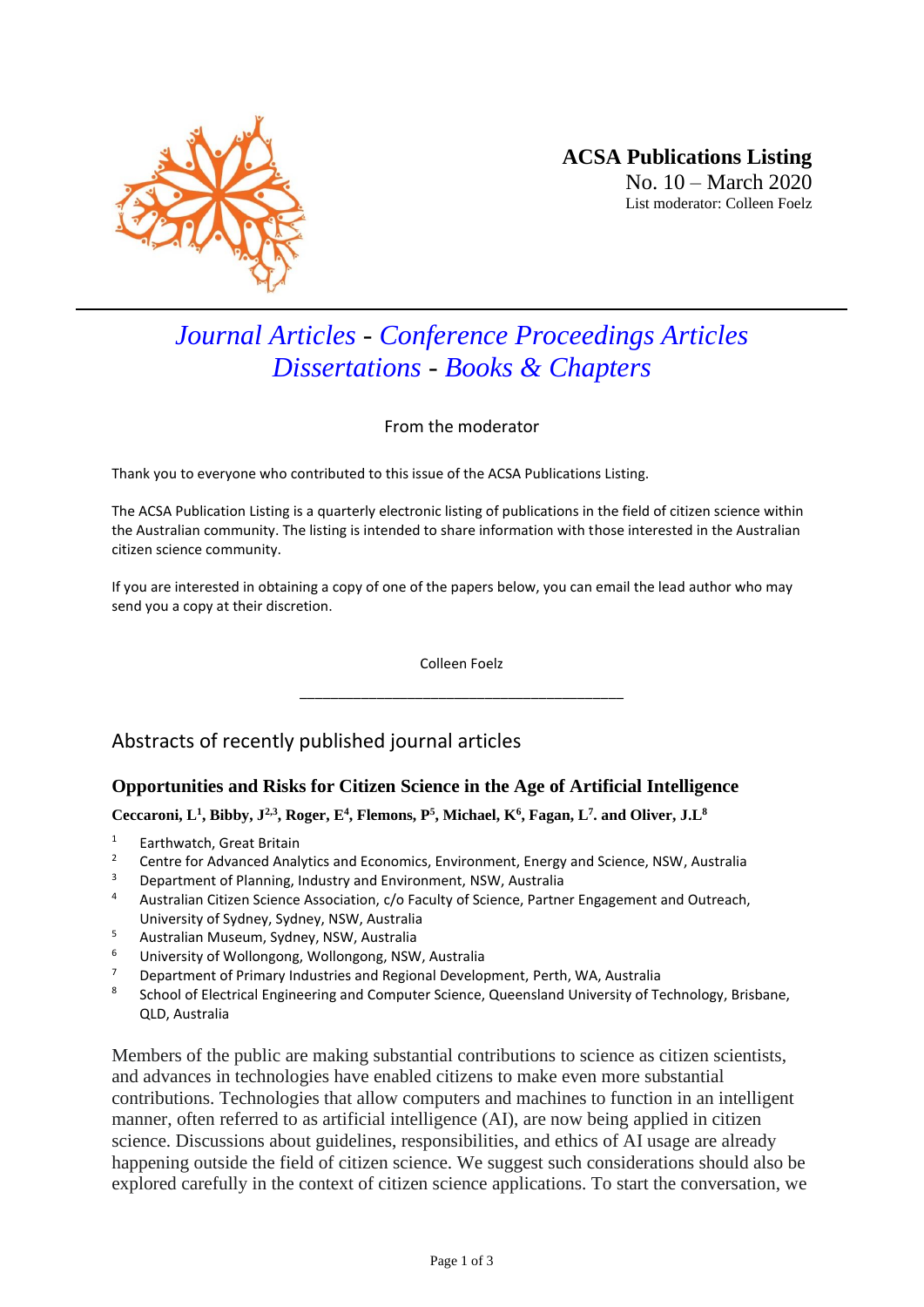offer the citizen science community an essay to introduce the state-of-play for AI in citizen science and its potential uses in the future. We begin by presenting a systematic overview of AI technologies currently being applied, highlighting exemplary projects for each technology type described. We then discuss how AI is likely to be increasingly utilised in citizen science into the future, and, through scenarios, we explore both future opportunities and potential risks. Lastly, we conclude by providing recommendations that warrant consideration by the citizen science community, such as developing a data stewardship plan to inform citizens in advance of plans and expected outcomes of using data for AI training, or adopting good practice around anonymity. Our intent is for this essay to lead to further critical discussions among citizen science practitioners, which is needed for responsible, ethical, and useful use of AI in citizen science.

Published 28 November 2019 in Citizen Science: Theory and Practice, 4(1), p.29. doi: <http://doi.org/10.5334/cstp.241>

#### **Using Citizen Science to Explore Neighbourhood Influences on Ageing Well: Pilot Project**

**Barrie, H<sup>1</sup> , Soebarto, V<sup>2</sup> , Lange, J<sup>1</sup> , Mc Corry-Breen, F <sup>1</sup> and Walker, L<sup>1</sup>**

- The Hugo Centre for Migration and Population Research, School of Social Sciences, University of Adelaide, Adelaide, South Australia 5005, Australia
- 2 School of Architecture and Built Environment, University of Adelaide, Adelaide, South Australia 5005, Australia

Outdoor and indoor environments impact older people's mobility, independence, quality of life, and ability to "age in place". Considerable evidence suggests that not only the amount, but also the quality, of public green spaces in the living environment is important. The quality of public green spaces is mostly measured through expert assessments by planners, designers and developers. A disadvantage of this expert-determined approach is that it often does not consider the appraisals or perceptions of residents. Daily experience, often over long periods of time, means older residents have acquired insider knowledge of their neighbourhood, and thus, may be more qualified to assess these spaces, including measuring what makes a valued or quality public green space. The aim of this Australian pilot study on public green spaces for ageing well was to test an innovative citizen science approach to data collection using smart phones. "Senior" citizen scientists trialled the smart phone audit tool over a threemonth period, recording and auditing public green spaces in their neighbourhoods. Data collected included geocoded location data, photographs, and qualitative comments along with survey data. While citizen science research is already well established in the natural sciences, it remains underutilised in the social sciences. This paper focuses on the use of citizen science with older participants highlighting the potential for this methodology in the fields of environmental gerontology, urban planning and landscape architecture.

Published 1 November 2019 in MDPO Healthcare 7(4) Special Issue: Creating age-friendly communities: Housing and Technology doi: <https://doi.org/10.3390/healthcare7040126>